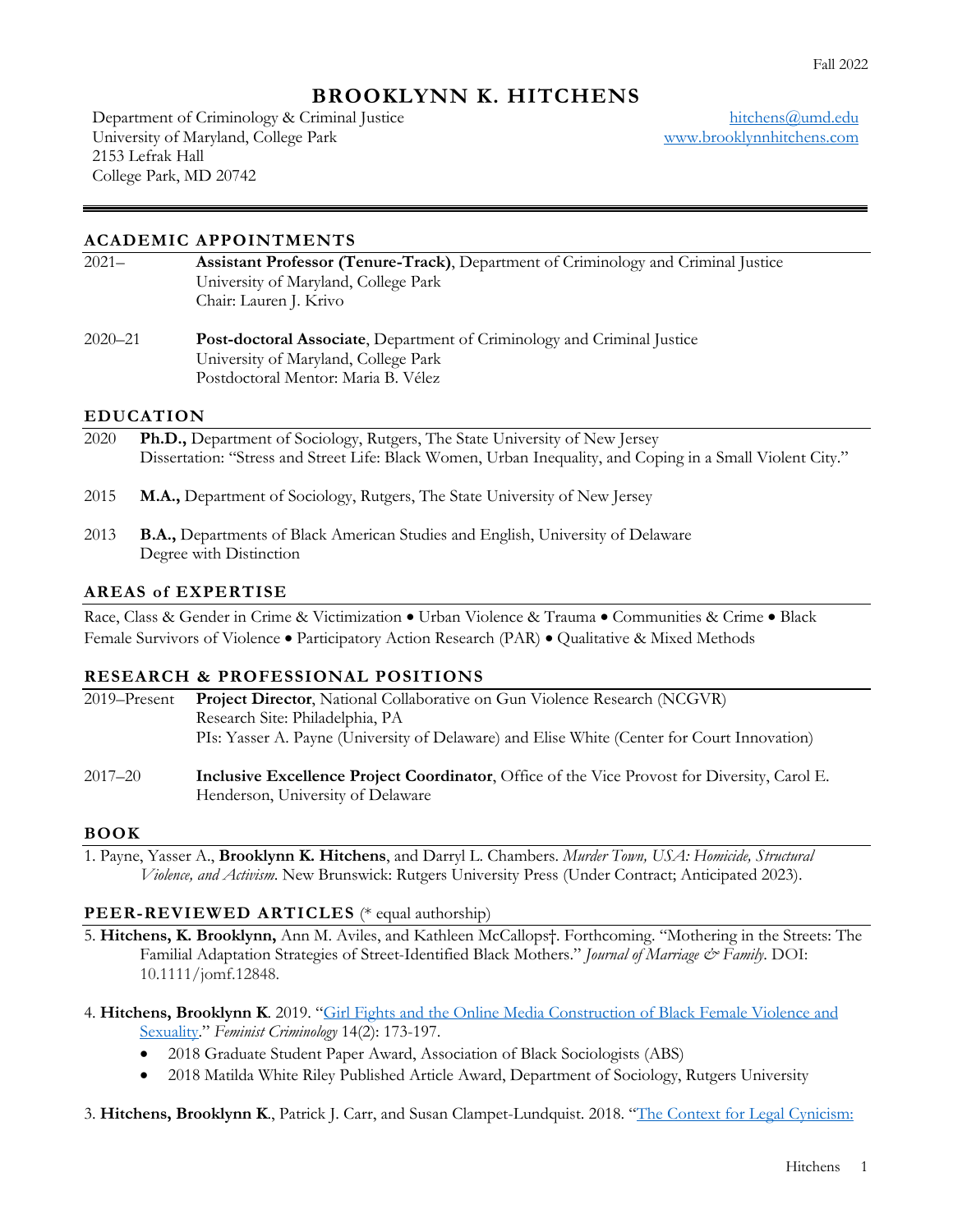Urban Young Women's Experiences with Policing in Low-Income, High-Crime Neighborhoods." *Race & Justice* 8(1): 27-50.

- 2. \*Payne, Yasser A., **Brooklynn K. Hitchens**, and Darryl L. Chambers. 2017. "'Why I Can't Stand Out in Front of My House?'" Street Identified Black Youth and Young Adult's Negative Encounters with Police." *Sociological Forum* 32(4): 874-895.
- 1. **Hitchens, Brooklynn K.** and Yasser A. Payne. 2017. "Brenda's Got a Baby: Black Single Motherhood and Street Life as a Site of Resilience in Wilmington, Delaware." *Journal of Black Psychology* 43(1): 50-76.

#### **BOOK CHAPTERS** (\* equal authorship; † graduate student)

- 3. **Hitchens, K. Brooklynn** and Yasser A. Payne. Forthcoming. "Revisiting Brenda's Got a Baby: Black Motherhood, Families, and Structural Violence in the Streets." *Afrikan American Women: Living at the Crossroads of Race, Gender, Class, and Culture (2nd edition)*, edited by H. Jackson-Lowman. San Diego, CA: Cognella Academic Publishing.
- 2. \*Friedman, Brittany and **Brooklynn K. Hitchens.** 2022. "Theorizing Embodied Carcerality: A Black Feminist Sociology of Punishment." *Black Feminist Sociology: Perspectives and Praxis*, edited by Z. Luna and W. Pirtle (pp. 267-276). New York: Routledge Press.
- 1. \*Hayes, Endia†, Ashley Hollingshead†, Jomaira Salas†, and **Brooklynn K. Hitchens**. 2022. "Nothing About Us, Without Us: Reinscribing Black Feminism in Sociology." *Black Feminist Sociology: Perspectives and Praxis*, edited by Z. Luna and W. Pirtle (pp. 97-109). New York: Routledge Press.

### **OTHER WRITING**

- 3. Philpotts, Cimone and **Brooklynn K. Hitchens**. 2020. "Building People Power: The 2020 Delaware Main Street Marshall Report." Wilmington, Delaware: Metropolitan Wilmington Urban League.
- 2. **Hitchens, Brooklynn K**. 2018. "Violence and Crime." Pp. 23-24 in *The State of Our Union: Black Women and Girls in Delaware.* National Coalition for 100 Black Women Inc., Delaware Chapter (NC100BW-DE).
- 1. **Hitchens, Brooklynn K**. 2017. "Contextualizing Police Use of Force and Black Vulnerability: A Response to Whitesel." *Sociological Forum* 32(2): 434-438. (Invited).

### **MANUSCRIPTS IN PREPARATION**

- Bounoua, Nadia R., Yasser Payne, **Brooklynn K. Hitchens**, and Naomi Sadeh. "Structural Barriers Explain the Link between Negative Reentry Perceptions and Pro-Criminal Attitudes in Street-Identified Black Men and Women." (Under Review at *Law & Human Behavior*)
- Brunson, Rod K., Brian A. Wade†, and **Brooklynn K. Hitchens.** "I'm a Felon, They Ain't Teaching Me How to Shoot:" Examining Firearm Behaviors among High-Risk Gun Possessors." (Under Review at *Preventive Medicine*)
- \*Payne, Yasser A., **Brooklynn K. Hitchens**, and Jonathan Wilson. "'The Streets Got to Fight Back in a New Way!'": Street PAR in the Age of Gun Violence, Draconian Policing and Mass Incarceration." In Preparation for *The Oxford Handbook of Sociology and Social Justice*.
- **Hitchens, Brooklynn K.** "Prevalence, Relational Proximity, and Timing of Firearm Homicide-Related Loss among Black Women and Girls: A Mixed Methods Analysis." (In Preparation).
- **Hitchens, Brooklynn K.** "Sampling a Hard-to-Reach Population: Using Mixed-Methods and Street Participatory Action Research (Street PAR) to Recruit Urban Black Women and Girls." (In Preparation).

**Hitchens, Brooklynn K.** "'I Done Watched Too Many Die:'" Black Women's Negotiation of Gun Homicide and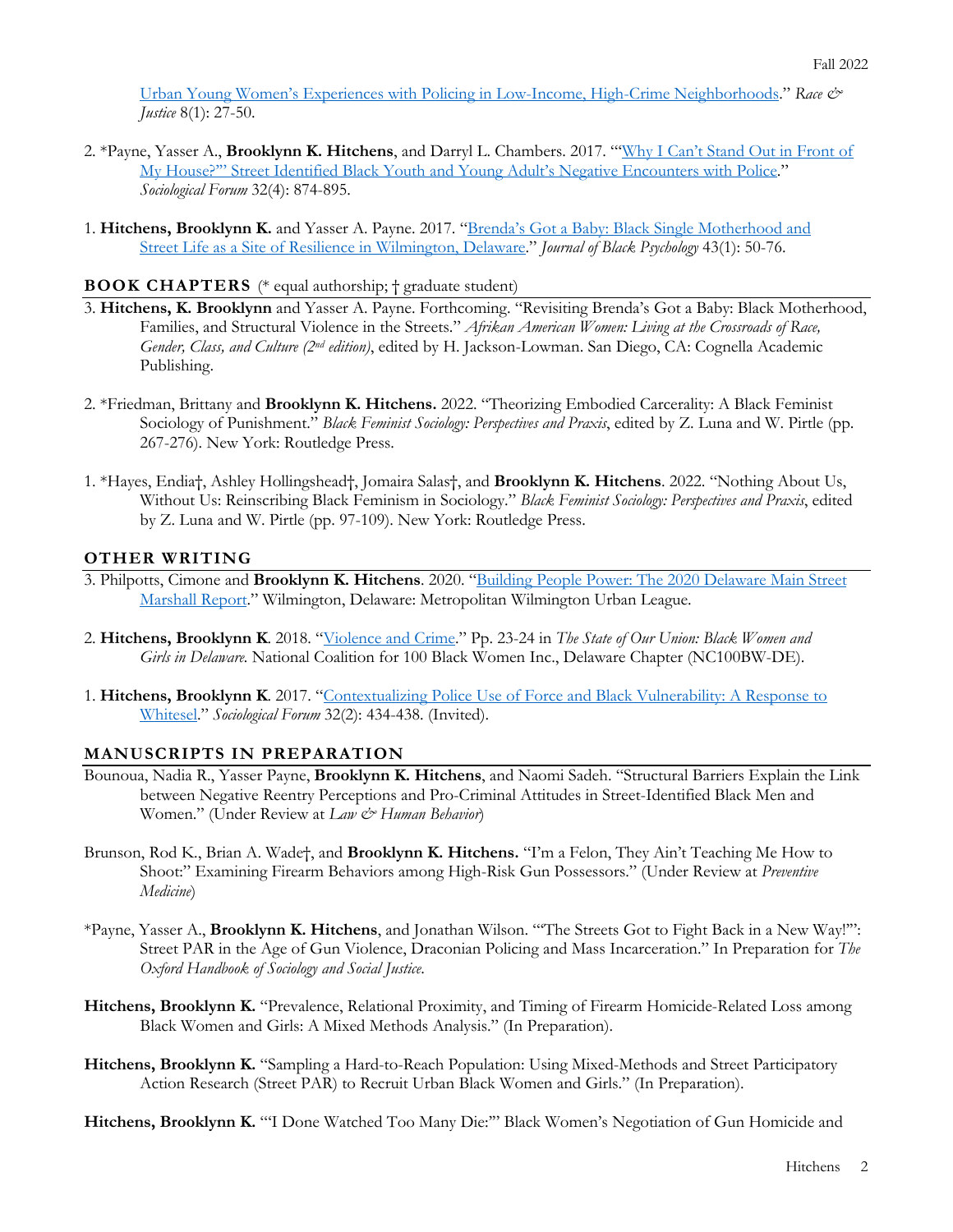Legal Cynicism in Urban Trauma Deserts." (In Preparation).

## **GRANTS**

- 2021 **Co-Principal Investigator**, "Improving Baltimore Policing and Policy Community Relationships." Amount: \$369,832. Arnold Ventures. IRB#1710513-2.
	- *Principal Investigator*: Peter Reuter; *Co- Principal Investigators*: Greg Midgette, Lauren Porter, and Thomas Spreen.
- 2020 **Principal Investigator**, "Assessing the Public Attitudes toward 'Defund the Police' and the Function of the Baltimore Police Department." Amount: \$15,000. School of Public Policy and Department of Criminology and Criminal Justice. IRB#1710513-1.

*Co- Principal Investigators*: Lauren Porter, Peter Reuter, Greg Midgette, and Thomas Spreen.

# **FELLOWSHIPS**

| $2019 - 20$   | American Association of University Women (AAUW) Dissertation Fellowship                           |  |  |  |  |
|---------------|---------------------------------------------------------------------------------------------------|--|--|--|--|
| 2019          | Ford Dissertation Fellowship, Honorable Mention                                                   |  |  |  |  |
| $2018 - 19$   | American Society of Criminology (ASC) Ruth D. Peterson Fellowship for Racial & Ethnic Diversity   |  |  |  |  |
| $2018 - 19$   | University & Louis Bevier Dissertation Fellowship, School of Graduate Studies, Rutgers University |  |  |  |  |
| $2018 - 19$   | American Sociological Association (ASA) Minority Fellowship Program (MFP)                         |  |  |  |  |
| 2018          | Honors College Teaching Fellowship, The Honors College, Rutgers University                        |  |  |  |  |
| $2017 - 18$   | James H. Gilliam Sr. Fellowship, Metropolitan Urban League, Wilmington, DE                        |  |  |  |  |
| $2016 - 17$   | Rutgers Academy for the Scholarship of Teaching & Learning (RASTL) Fellowship, School of          |  |  |  |  |
|               | Graduate Studies, Rutgers University                                                              |  |  |  |  |
| 2015          | NAEP-ETS Summer Pre-Doctoral Research Experience (SPRE) Fellowship, Educational                   |  |  |  |  |
|               | Testing Service (ETS), Princeton, NJ                                                              |  |  |  |  |
| $2013 - 15$   | Ralph J. Bunche Distinguished Graduate Fellowship, Sociology, Rutgers University                  |  |  |  |  |
| <b>AWARDS</b> |                                                                                                   |  |  |  |  |
| 2018          | Graduate Student Paper Award, 1st Place, Association of Black Sociologists (ABS)                  |  |  |  |  |
| 2018          | Matilda White Riley Published Article Award, Rutgers University                                   |  |  |  |  |
| 2018          | Teaching Assistant Professional Development Award, Rutgers University                             |  |  |  |  |

- 2018 Sociology Research Grant, Rutgers University
- 2016 Outstanding Student Award, Division on People of Color & Crime (DPCC), American Society of Criminology (ASC)
- 2015–18 Undergraduate Teaching Honor Roll, Rutgers University

# **CONFERENCE PRESENTATIONS**

- 2022 "The Process of Designing a Mixed Methods Research Study Using Secondary Data," American Educational Research Association (AERA), San Diego, CA.
- 2021 "Street Participatory Action Research: Employing Research and Activism to Combat Structural Violence," Critical Race Studies in Education Association (CRSEA), Newark, DE
- 2020 "The Street PAR Health Project: Working with *the Streets* to Examine Opportunity, Health and Violence," Eastern Sociological Society, Philadelphia.
- 2019 "Coping in Murder Town USA: How Urban Black Women Adapt to Structural Strain in a Violent, Small City," American Sociological Association, New York City.
- 2019 "The Street PAR Health Project: Working with *the Streets* to Examine Opportunity, Health and Violence," Free Minds Free People Conference, Twin Cities, MN.
- 2018 "The Street PAR Health Project: Working with *the Streets* to Examine Opportunity, Health and Violence," American Society of Criminology, Atlanta, GA.
- 2018 "Street Participatory Action Research: Doing Research & Activism with The Streets of Black America," Racial Democracy Crime and Justice Network (RDCJN), Newark, NJ, *with Yasser A. Payne and Darryl Chambers.*
- 2016 "The Use of Victim Self-Protective Behaviors during Violent Crimes as Predictors of Post-Incident Emotional Distress," American Society of Criminology, New Orleans, LA, *with Jason Phillips and Alicia Raia-Hawrylak.*
- 2015 "Gender Differences in Attitudes toward Police in Three Philadelphia Neighborhoods," American Society of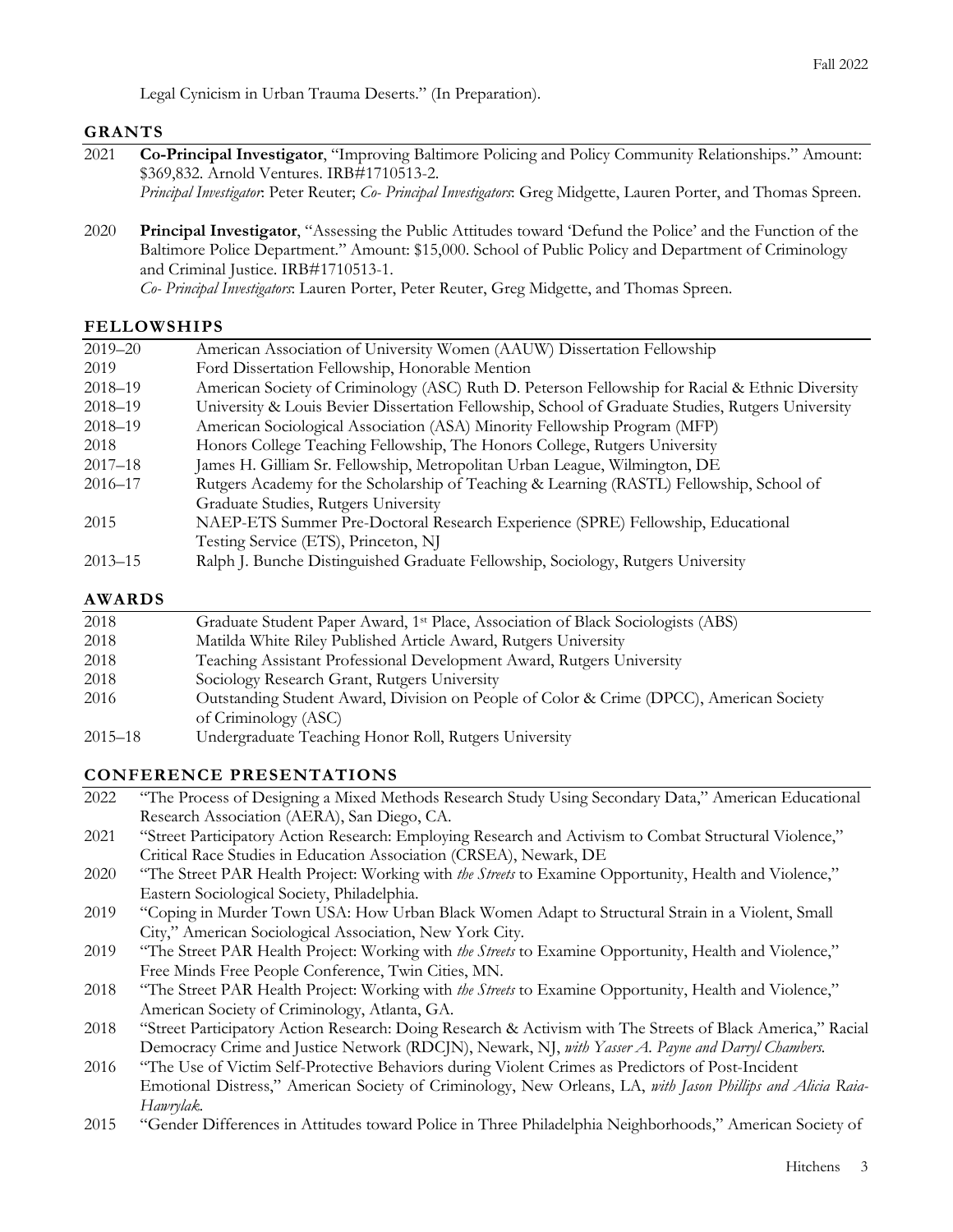Criminology, Washington D.C., *with Patrick J. Carr and Susan Clampet-Lundquist.*

- 2015 "'CNN of the Ghetto?' Analyzing Black Girls and Violence as Entertainment on WorldStarHipHop," American Sociological Association, Chicago, IL.
- 2015 "'Sound of the Police, Sound of the Beast': Gender Differences in Attitudes toward and Interactions with Police among Street-Life Oriented Black Men and Women," Society for the Study of Social Problems (SSSP), Chicago, IL.
- 2015 "Developing an Entrepreneurial Mindset among Low-Income, 'At Risk' High School Students," ETS Corporate Internship Symposium, Princeton, NJ.
- 2015 "Walk with Me: Organizing *The Streets* To Constructively Engage Law Enforcement," Annual Winter Roundtable Conference Teacher's College, Columbia University, *with Yasser Payne and Darryl Chambers.*
- 2014 "Girl-on-Girl Street Fighting: The Connection Between Black Girls, Urban Street Violence, and Social Media," American Society of Criminology, San Francisco, CA.

# **INVITED TALKS**

- 2022 "Patterns of Firearm Homicide-Related Loss among Black Women and Girls: A Mixed Methods Analysis," Equity Committee Speaker Series, Department of Criminology and Criminal Justice, University of Missouri – St. Louis.
- 2021 "Mothering in the Streets: The Familial Adaptation Strategies of Street-Identified Black Mothers," Annual Ruth Peterson Fellow Development Program Workshop, American Society of Criminology (ASC), Chicago, IL.
- 2021 "The Enduring Link between Race/Ethnicity and Violence: Causes and Collateral Consequences," Be Informed: Virtual Lecture Series, College of Behavioral and Social Sciences, University of Maryland (with Maria Vélez).
- 2019 "I Never Thought I'd Get That Call: Reverberations of Violence and Crime in a Small City."
	- Invited Lecture, Department of Criminology & Criminal Justice, University of Maryland.
	- Invited Lecture, Department of Sociology, Old Dominion University.
	- Invited Lecture, Department of Sociology, Syracuse University.
	- Invited Lecture, School of History & Sociology, Georgia Tech.
	- Jason B. Phillips Memorial Lecture, Department of Sociology, Rutgers University.
	- Emerging Scholars Program, Department of Sociology, Boston University.
- 2018 "Mentoring & Being Mentored in a Predominantly White Academy: Guiding the Next Generation to Work Inside Low-Income Communities of Color," Students of Distinction Dinner, University of Delaware *(Keynote Address).*
- 2016 "Coloring the Carceral State: Exploring Young Women's Experiences with Policing in Low-Income Neighborhoods," Graduate Student Visitation Day – Open House, Department of Sociology, Rutgers University.
- 2014 *Convocation*, Department of Black American Studies, University of Delaware *(Keynote Address).*

# **INVITED PANEL DISCUSSIONS**

### **Academic**

- 2021 "Connecting Theory, Inquiry, and Practice: Working within Communities," Gender and Equity Research Symposium, North Carolina State University.
- 2020 "Annual Pre-Kwanzaa Celebration: Race and Policing in America," Center for Black Culture, University of Delaware *(with Benjamin Crump).*
- 2019 "Maximizing Summer Research," Ronald E. McNair Scholars, University of Delaware.
- 2018 "The Street PAR Health Project: Working with The Streets to Examine Opportunity, Health and Violence in Wilmington, DE," Department of Sociology & Criminal Justice, University of Delaware *(with Yasser Payne, Darryl Chambers, and Coley Harris).*
- 2015 "McNair Alumni Panel," Ronald E. McNair Scholars, University of Delaware.
- 2015 "Criminal Justice Alumni Networking Event," Department of Criminal Justice, Rutgers University.
- 2013 "The People's Report: A Panel Discussion on Violence in Wilmington," Department of Black American Studies, University of Delaware.

### **Community**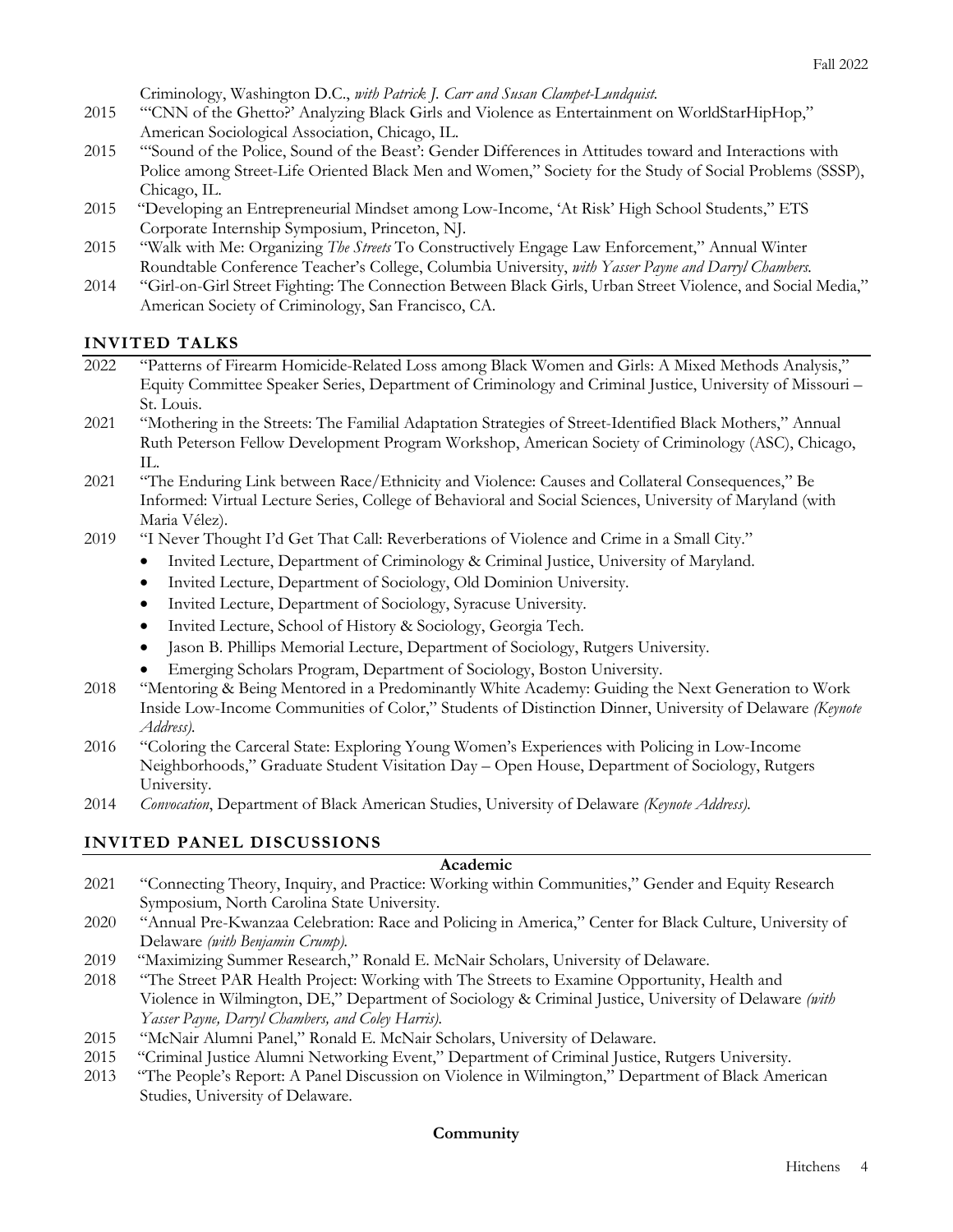- 2018-19 "State of Our Union: Black Women and Girls' and Violence in Wilmington," Mary Anne Shadd/Senator Rose Henry Program, Wilmington, DE.
- 2016 "Forum to Advance Minorities in Engineering Former Student Panel," F.A.M.E., Wilmington, DE.
- 2016 "Black Arts Movement: Art, Social Activism, and Revolution to Affect Social Change," Delaware Art Museum, Wilmington, DE.
- 2013 "Black Youth in Wilmington," Education, Youth and Citizenship Committee, Office of the Mayor, Wilmington, DE.

# **INVITED WORKSHOPS**

- 2020 "Professionalization Workshop: Securing External Fellowships and Awards," Department of Sociology, Rutgers University.
- 2019 "Community Capacity Building for a Better Tomorrow," Critical Participatory Action Research Think Tank, Drexel University.
- 2019 "Professionalization Workshop: Developing Research Proposals," Department of Sociology, Rutgers University.
- 2019 "Legacies: Collective Work, Responsibility, and the Importance of Community," Office of Residence Life, University of Delaware.
- 2015 "The Use of Victim Self-Protective Behaviors During Violent Crimes as Predictors of Post-Incident Socio-Emotional Distress." Quantitative Applications in Sociology Workshop, Rutgers University *(with Jason Phillips and Alicia Raia-Hawrylak).*
- 2015 "Resistance, Activism and the Arts: An Experience in Self-Expression." Symposium: The Difficult Conversation—Race and Social Justice in America, University of Delaware *(with James Church).*

# **ACADEMIC GUEST LECTURES**

- 2022 "Black Mothering in the Streets of Wilmington, Delaware," *Street Ethnography*, Department of Sociology & Criminal Justice, University of Delaware.
- 2022 "Engaging Black Women and Girls in the Streets and Criminal Justice System: A Street PAR Approach," *Participatory Action Research*, College of Education, University of Maryland.
- 2019 "Brenda's Got a Baby: Black Motherhood in the Streets," *The Family*, Department of Sociology and Criminology, University of Delaware.
- 2019 "Black Motherhood, Street Life, and Dis-Opportunity in Wilmington," *Street Ethnography*, Departments of Africana Studies and Sociology, University of Delaware.
- 2018 "Girl Fights and the Online Media Construction of Black Female Violence and Sexuality," *Qualitative Methods*, Department of Communications, Rutgers University.
- 2018 "Women's History Month Film Series," film about queer, justice-involved women of color, Department of Women and Gender Studies, University of Delaware.
- 2016 "Black Lives Matter Movement," *Introduction to Sociology*, Department of Sociology, Rutgers University.
- 2016 "Fighting Girls: The Media Construction of Female Violence and Sexuality," *Urban Communication*, Department of Communications, Rutgers University.

# **TEACHING EXPERIENCE**

```
Professor, Department of Criminology and Criminal Justice, University of Maryland 
Course: Race, Crime, and Justice (Fall 2021; Spring 2022; Fall 2022) 
Course: Responses to Violence (Fall 2022)
```
**Graduate Student Instructor,** Department of Sociology, Rutgers University

Course: Introduction to Sociology (Summer 2017 Hybrid; Summer 2018 Hybrid) Course: Race Relations (Summer 2016 Online; Spring 2017; Fall 2017) Course: Sociology of the Family (Summer 2014; Summer 2015; Summer 2016) Course: Honors College Forum for first-year students (Spring 2018)

### **Other Course Instruction** (Community-Based)

Course: GED Prep, Fathership Foundation (Summer 2014) Course: Microsoft Office, AvTech Technology Inc. (Summer 2014)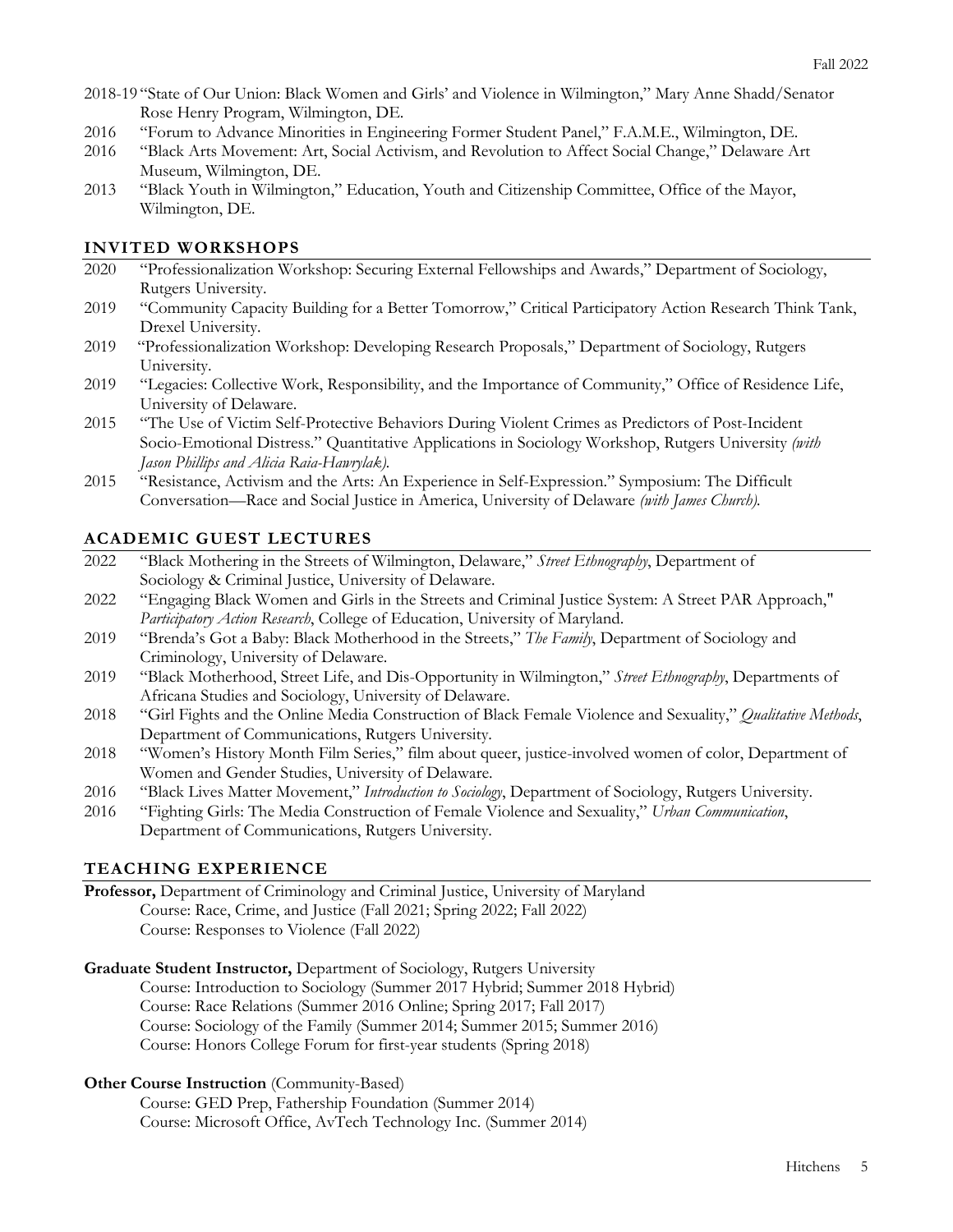Course: GRE Prep, McNair Scholars Program, University of Delaware (Summer 2013) Course: College Prep, Upward Bound Math Science Program, University of Delaware (Summer 2013) Course: First Year Seminar, University of Delaware (Fall 2012)

# **THESIS and DISSERTATION COMMITTEES**

## **PhD Dissertation:**

2022 **Committee Member** (University of Delaware, Department of Human Development & Family Sciences), Kathleen McCallops.

### **DEPARTMENTAL COMMITTEES**

2020-21**Member,** Human Relations Committee, University of Maryland. 2020-21**Member,** Qualifying Exam (Theory and Policy) Committee, University of Maryland.

### **COLLEGE and UNIVERSITY COMMITTEES**

- 2021- **Member,** BSOS Anti-Black Racism Initiative (ABRI), University of Maryland.
- 2020- **Member,** CCJS Racial Competence Workgroup, University of Maryland.

# **PROFESSIONAL INVOLVEMENT**

| Member                                                                         | American Society of Criminology (ASC), American Sociological Association (ASA), Society for the<br>Study of Social Problems (SSSP), Sociologists for Women in Society (SWS), Racial Democracy,<br>Crime and Justice Network (RDCJN), Division on People of Color and Crime (DPCC), Division on<br>Women and Crime (DWC). |                      |                                                                                                                                                                                                                                                      |
|--------------------------------------------------------------------------------|--------------------------------------------------------------------------------------------------------------------------------------------------------------------------------------------------------------------------------------------------------------------------------------------------------------------------|----------------------|------------------------------------------------------------------------------------------------------------------------------------------------------------------------------------------------------------------------------------------------------|
| Leadership                                                                     |                                                                                                                                                                                                                                                                                                                          |                      | Program Committee, American Society of Criminology (ASC)<br>2022 Chair, Sub-Area "Inequality and Justice," Area VII: The Criminal Justice System<br>2015 Program Committee Assistant                                                                 |
| Society for the Study of Social Problems (SSSP)<br>2021 Editorial Board Member |                                                                                                                                                                                                                                                                                                                          |                      |                                                                                                                                                                                                                                                      |
| Mentorship                                                                     |                                                                                                                                                                                                                                                                                                                          |                      |                                                                                                                                                                                                                                                      |
|                                                                                |                                                                                                                                                                                                                                                                                                                          | 2015<br>2014<br>2013 | Cynthia Duchantier, ARESTY Undergraduate Research Center, Rutgers University.<br>Bianca West, Research in Science and Engineering (RISE), Rutgers University.<br>Kayla Prieto-Hodge, Multi-Generational Mentoring Program (MGM), Rutgers University. |
| Reviewer                                                                       | American Sociological Review, Criminology & Public Policy, Social Problems, Sociological Forum, Criminology &<br>Criminal Justice, Critical Criminology, Social Currents                                                                                                                                                 |                      |                                                                                                                                                                                                                                                      |
| Consulting                                                                     |                                                                                                                                                                                                                                                                                                                          |                      |                                                                                                                                                                                                                                                      |
|                                                                                |                                                                                                                                                                                                                                                                                                                          | 2021<br>2020<br>2019 | Equitable Workforce Investment Project, Metropolitan Wilmington Urban League.<br>Building People Power Campaign, Metropolitan Wilmington Urban League.<br>Consumer Racial Profiling and Shoplifting Project, Rutgers University.                     |
| <b>MEDIA</b>                                                                   |                                                                                                                                                                                                                                                                                                                          |                      |                                                                                                                                                                                                                                                      |
| 2022                                                                           |                                                                                                                                                                                                                                                                                                                          |                      | Appearance in "Seeking Peace in Philly: Searching for Solutions to Philadelphia's Gun Violence Crisis,"<br>NBC10 Philadelphia, https://www.nbcphiladelphia.com/news/local/seeking-peace-in-philly/researchers-                                       |
|                                                                                |                                                                                                                                                                                                                                                                                                                          |                      | and-residents-search-for-solutions-for-surging-philly-violence/3203047/.                                                                                                                                                                             |
| 2022                                                                           |                                                                                                                                                                                                                                                                                                                          |                      | Featured on Hour-long Segment, Philly Service Announcement (PSA) Podcast, "Gun Violence in                                                                                                                                                           |
|                                                                                |                                                                                                                                                                                                                                                                                                                          |                      | Philadelphia: 3-29-22," Philadelphia, PA, https://www.youtube.com/watch?v=dF4V4bNckNI.                                                                                                                                                               |
| 2021                                                                           | <b>Quoted</b> in "Defund the Police': What it Means and What the Research Says on Whether More Police                                                                                                                                                                                                                    |                      |                                                                                                                                                                                                                                                      |

Presence Reduces Crime," *The Journalist's Resource*, Harvard Kennedy School, https://journalistsresource.org/criminal-justice/defund-the-police/.